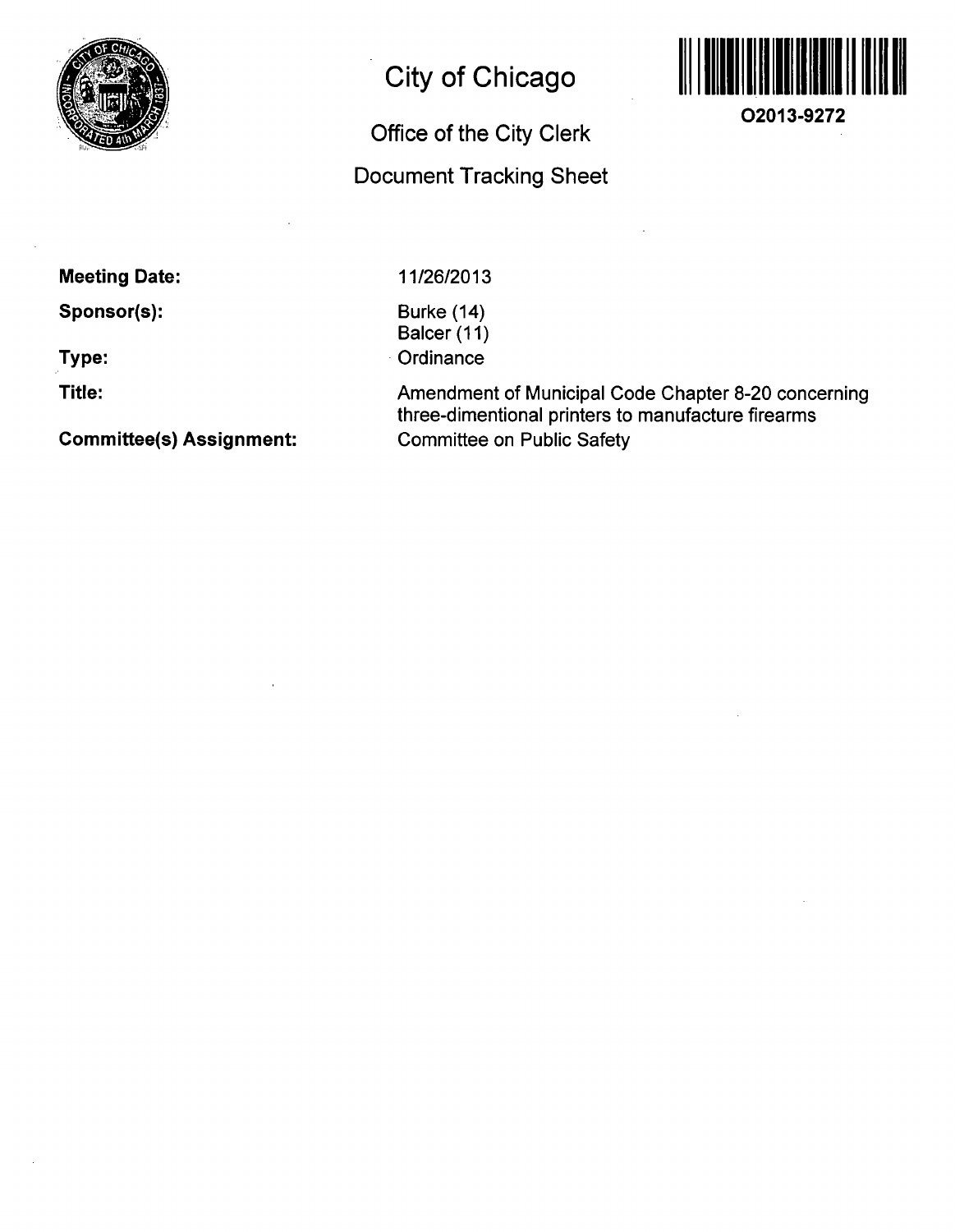public<br>salety

#### **ORDINANCE**

WHEREAS, the City of Chicago is a home rule unit govemment pursuant to the 1970 Illinois Constitution, Article VII, Section 6(a); and

WHEREAS, pursuant to its home rule power, the City of Chicago may exercise any power and perfonn any function relating to its govemment and affairs, including the power to regulate for the protection of the public health, safety, morals and welfare; and

WHEREAS, in May 2013, a group known as Defense Distributed made certain blueprints available on the internet that enabled a gun known as the Liberator to be created and printed at home using a three-dimensional printer; and

WHEREAS, the Liberator, and other similarly produced firearms, capable of discharging ammunition, should be subject to the same laws, regulations and restrictions as any other firearm; and

WHEREAS, the U.S. State Department demanded that the blueprints to create the Liberator be taken down from the intemet, but not before the blueprints had been downloaded more than 100,000 times; and

WHEREAS, when the United States Department of Justice's Bureau of Alcohol, Tobacco and Firearms printed out the Liberator, the gun exploded even before it was fired, highlighting a safety concem; and

WHEREAS, according to an article from Fox News, the U.S. Department of Homeland Security distributed an intelligence bulletin to numerous state and federal law enforcement agencies warning that guns printed off three-dimensional printers could evade detection by magnetometers; and

WHEREAS, the City of Chicago has been plagued by gun violence, with five hundred (500) murders in the City in 2012, the highest in the nation, with a majority of the murders involving guns; and

WHEREAS, the ability to print guns using a three-dimensional printer at home allows for the evasion of state and local laws and regulations in place for owning firearms; and

WHEREAS, the City Council of the City of Chicago hereby finds that it is in the best interest of the public health, safety and welfare to prohibit the use of a three-dimensional printer to create any firearm, or any piece or part thereof, and to further ban the possession of a firearm of any kind created by a three-dimensional printer; NOW THEREFORE,

# **BE IT ORDAINED BY THE CITY COUNCIL OF THE CITY OF CHICAGO:**

SECTION 1. The above recitals are expressly incorporated herein and made part hereof as though fully set forth herein.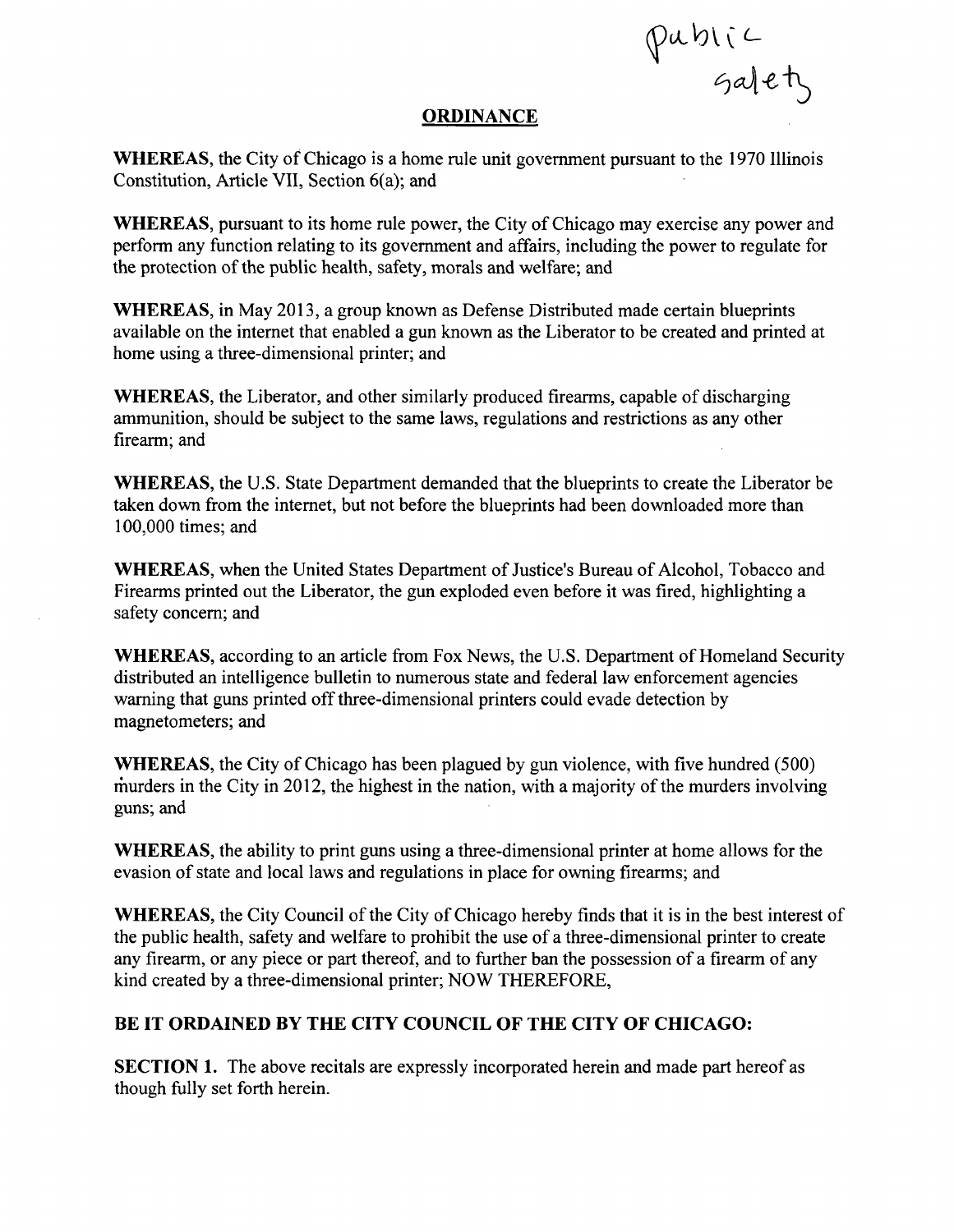SECTION 2. Section 8-20-010 of the Municipal Code of Chicago is hereby amended by inserting the language underscored, as follows:

### **8-20-010 Defmitions.**

For purposes of this chapter the following terms shall apply:

#### \*\*\*\*\*\*\*\*

*{The previous portions of this section not affected by this amendment, and are not displayed here, for editorial convenience)* 

"Safety mechanism" means a design adaption or nondetachable accessory that lessens the likelihood of unanticipated use of the handgun.

"Three-Dimensional Printer" means a computer-driven machine capable of producing a threedimensional object from a digital model.

"Trigger lock" means a device that when locked in place by means of a key, prevents a potential user from pulling the trigger of the firearm without first removing the trigger lock by use of the trigger lock's key.

#### \*\*\*\*\*\*\*\*

# *{The remainder of this section not affected by this amendment, and is not displayed here, for editorial convenience)*

SECTION 3. Chapter 8-20 of the Municipal Code of Chicago is hereby amended by inserting a new Section 8-20-038 as follows:

# **8-20-038 Restrictions on Use of Three-Dimensional Printer to Manufacture Firearms and Possession of Firearms Created by Three-Dimensional Printer.**

(a) No person shall use a three-dimensional printer to create any firearm, or any piece or part thereof, unless such person possesses a license to manufacture firearms under Federal law, 18 U.S.C. § 923(a).

(b) No person shall possess a firearm of any kind created by a three-dimensional printer.

SECTION 4. Section 8-20-300 of the Municipal Code of Chicago is hereby amended by inserting the language underscored as follows:

### **8-20-300 Violation - Penalty.**

(a) Unless the enhanced penalty imposed by subsection 8-4-355(b)(2) of this Code applies, any person who violates Section 8-20-060 shall be fined not less than \$1,000.00 nor more than \$5,000.00, and be incarcerated for a term not less than 20 days nor more than 90 days.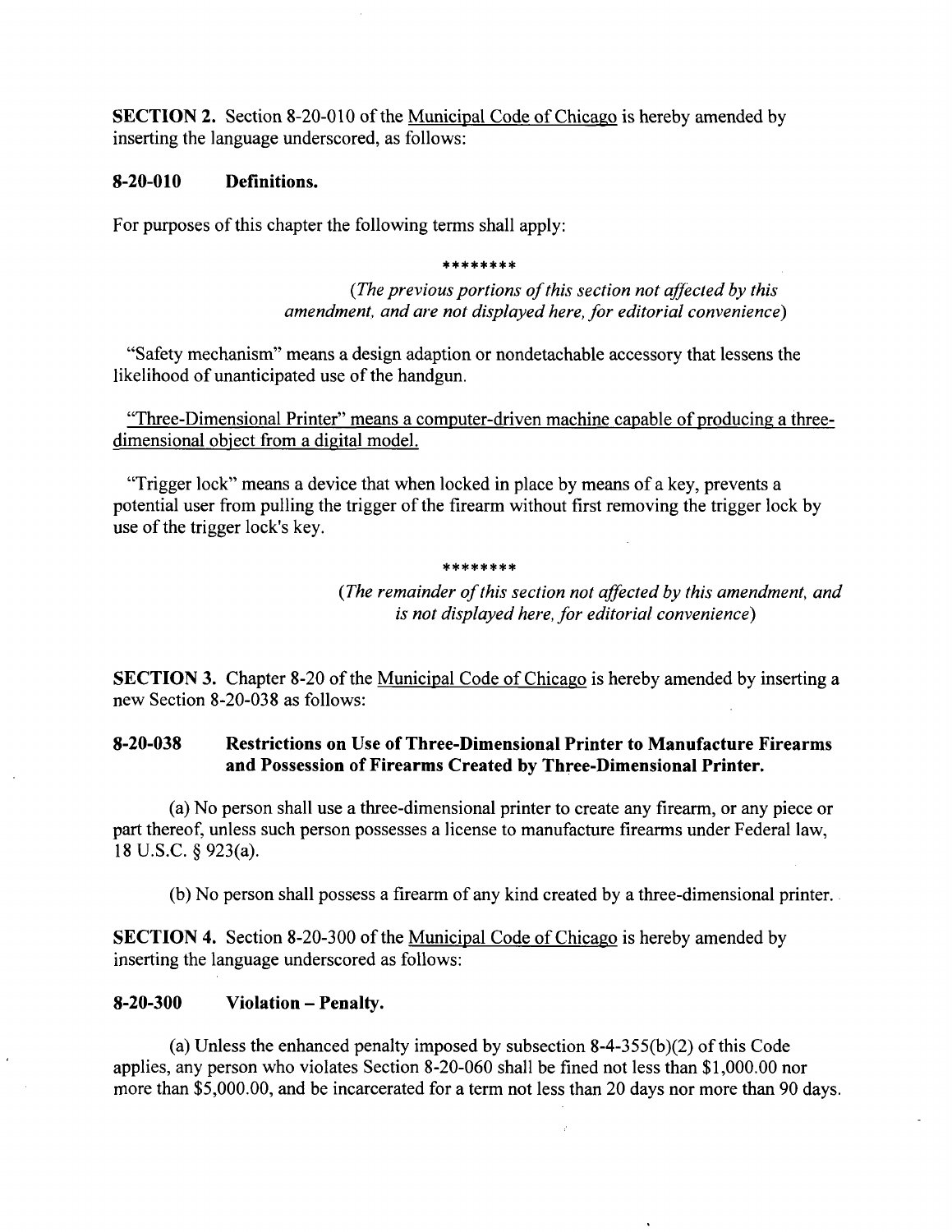$\label{eq:2.1} \frac{1}{\sqrt{2}}\int_{0}^{\infty}\frac{1}{\sqrt{2\pi}}\left(\frac{1}{\sqrt{2\pi}}\right)^{2}d\mu\left(\frac{1}{\sqrt{2\pi}}\right) \frac{d\mu}{\sqrt{2\pi}}\,.$